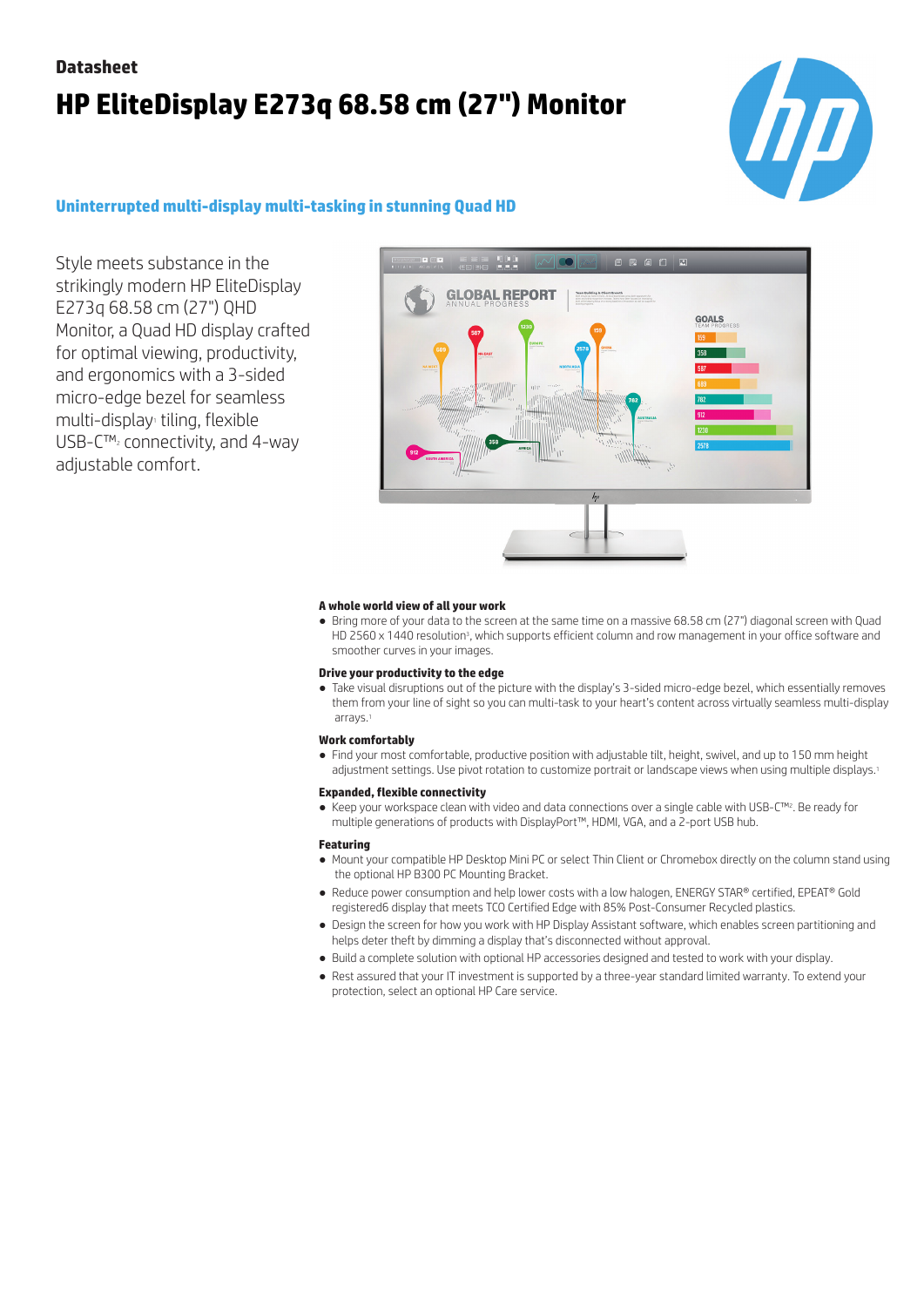## **HP EliteDisplay E273q 68.58 cm (27") Monitor Specifications Table**



| <b>Product Color</b>                                                            | Black                                                                                                                                                                                                                                                                                                              |
|---------------------------------------------------------------------------------|--------------------------------------------------------------------------------------------------------------------------------------------------------------------------------------------------------------------------------------------------------------------------------------------------------------------|
| <b>Display size (diagonal)</b>                                                  | 68.58 cm (27")                                                                                                                                                                                                                                                                                                     |
| <b>Display Type</b>                                                             | IPS w/LED backlight                                                                                                                                                                                                                                                                                                |
| <b>Panel Active Area</b>                                                        | 59.6 x 33.5 cm:                                                                                                                                                                                                                                                                                                    |
| <b>Viewing Angle</b>                                                            | 178° horizontal: 178° vertical                                                                                                                                                                                                                                                                                     |
| <b>Brightness</b>                                                               | 350 cd/m <sup>21</sup>                                                                                                                                                                                                                                                                                             |
| Contrast Ratio                                                                  | 1000:1 static; 5000000:1 dynamic <sup>1</sup>                                                                                                                                                                                                                                                                      |
| <b>Response Ratio</b>                                                           | 5 ms on/off <sup>1</sup>                                                                                                                                                                                                                                                                                           |
| <b>Aspect Ratio</b>                                                             | 16:9                                                                                                                                                                                                                                                                                                               |
| <b>Native Resolution</b>                                                        | QHD (2560 x 1440 @ 60 Hz)                                                                                                                                                                                                                                                                                          |
| <b>Resolutions Supported</b>                                                    | 2560 x 1440; 1920 x 1200; 1920 x 1080; 1680 x 1050; 1600 x 900; 1440 x 900; 1280 x 1024; 1280 x 800; 1280 x 720; 1024 x 768; 800 x 600; 720 x<br>400; 640 x 480                                                                                                                                                    |
| <b>Display Features</b>                                                         | Anti-glare; In plane switching; Language selection; LED Backlights; On-screen controls; Pivot rotation; Plug and Play; User programmable; Anti-static                                                                                                                                                              |
| <b>User Controls</b>                                                            | Brightness; Color Control; Contrast; Exit; Image Control; Information; Input Control; Language; Management; Menu; OK; Power                                                                                                                                                                                        |
| <b>Input signal</b>                                                             | 1 VGA; 1 HDMI; 1 DisplayPort™ 1.2<br>with HDCP support                                                                                                                                                                                                                                                             |
| <b>Ports and Connectors</b>                                                     | 2 USB 3.0; 1 USB Type-C™ (upstream, power delivery up to 15 W) <sup>1</sup>                                                                                                                                                                                                                                        |
| Input power                                                                     | Input voltage: 100 to 240 VAC                                                                                                                                                                                                                                                                                      |
| <b>Power consumption</b>                                                        | Panel Active Area: 59.6 x 33.5 cm; On-mode power consumption: 39 W; Annual energy consumption: 57 kWh; Power consumption (standby): 0.5 W;<br>Power consumption (off-mode): 0.3 W; Power consumption Description: 75 W (maximum), 45 W (typical), 0.5 W (standby); Screen resolution: QHD (2560 x<br>1440 @ 60 Hz) |
| <b>Dimensions with Stand (W x D</b> $-61.2 \times 21.4 \times 52.3$ cm<br>xH)   |                                                                                                                                                                                                                                                                                                                    |
| <b>Dimensions without Stand (W</b> $61.2 \times 4.9 \times 36.4$ cm<br>x D x H) |                                                                                                                                                                                                                                                                                                                    |
| Weight                                                                          | 7.4 kg (With stand)                                                                                                                                                                                                                                                                                                |
| <b>Ergonomic features</b>                                                       | Tilt: -5 to +22°; Swivel: 45° ±2°; Pivot rotation: 90°; Height: 150 mm                                                                                                                                                                                                                                             |
| <b>Certification and Compliance</b>                                             | BSMI; CB; CCC; CE; CEL; CECP; FCC; ICE; ISC; ISO 9241-307; PSB; TUV-S; VCCI; WEEE; RCM; TUV-GS; EAC; Vietnam MEPS; Australian-New Zealand MEPS;<br>SmartWay Transport Partnership - NA only; Microsoft WHQL Certification (Windows 10, Windows 8.1 and Windows 7); cTUVus; Mexico CoC; MSIP                        |
| <b>Environmental</b>                                                            | Arsenic-free display glass; Mercury-free display backlights; Low halogen <sup>2</sup>                                                                                                                                                                                                                              |
|                                                                                 | <b>Energy Efficiency Compliance</b> ENERGY STAR® certified; EPEAT® Gold                                                                                                                                                                                                                                            |
| What's in the box                                                               | Monitor; AC power cable; HDMI cable; USB cable; DisplayPort™ 1.2 cable; CD (includes User Guide, warranty, drivers); HP Display Assistant                                                                                                                                                                          |
| Warranty                                                                        | 3-years limited warranty including 3 years of parts and labour. Certain restrictions and exclusions apply.                                                                                                                                                                                                         |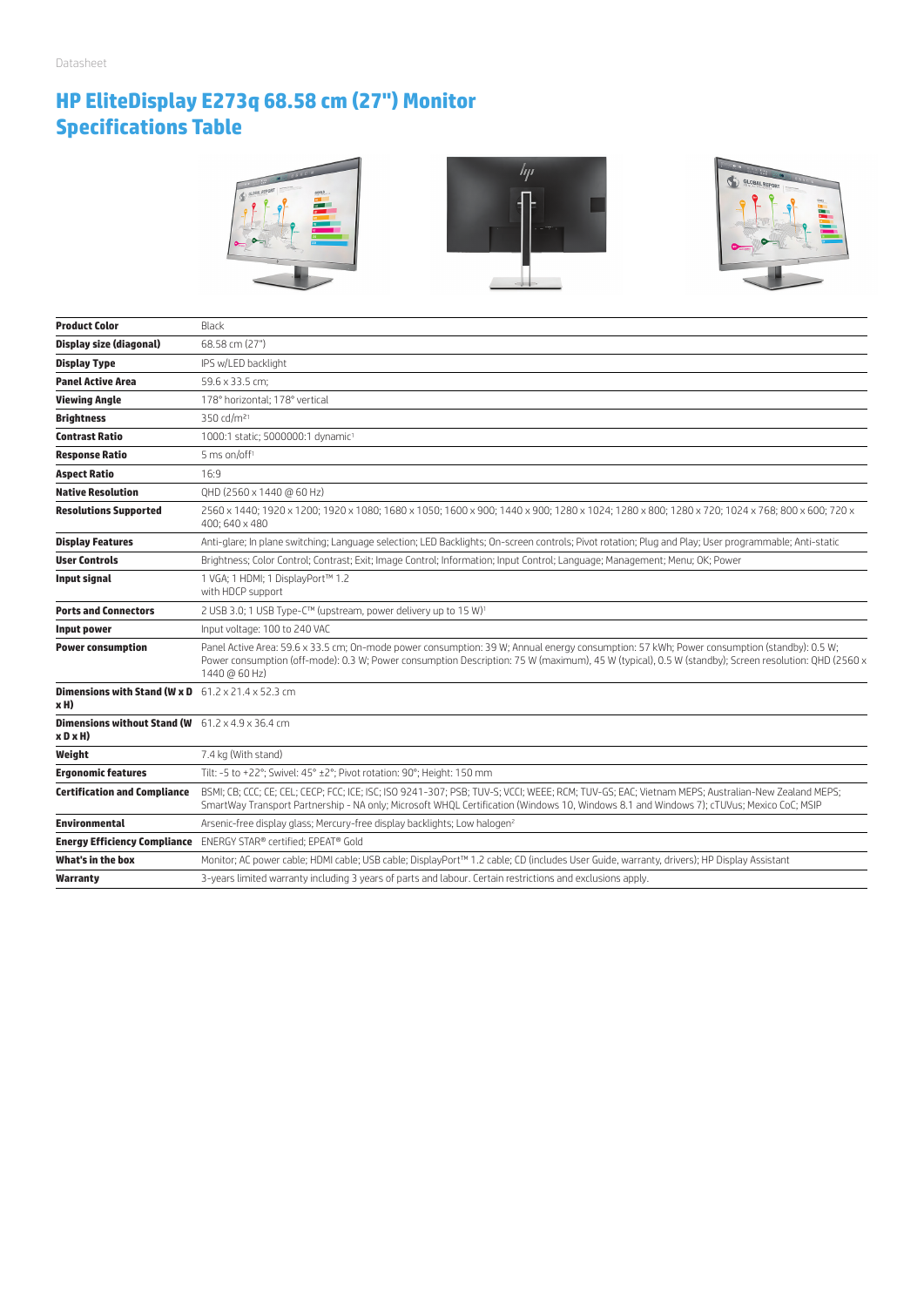### **HP EliteDisplay E273q 68.58 cm (27") Monitor**

### Accessories and services (not included)